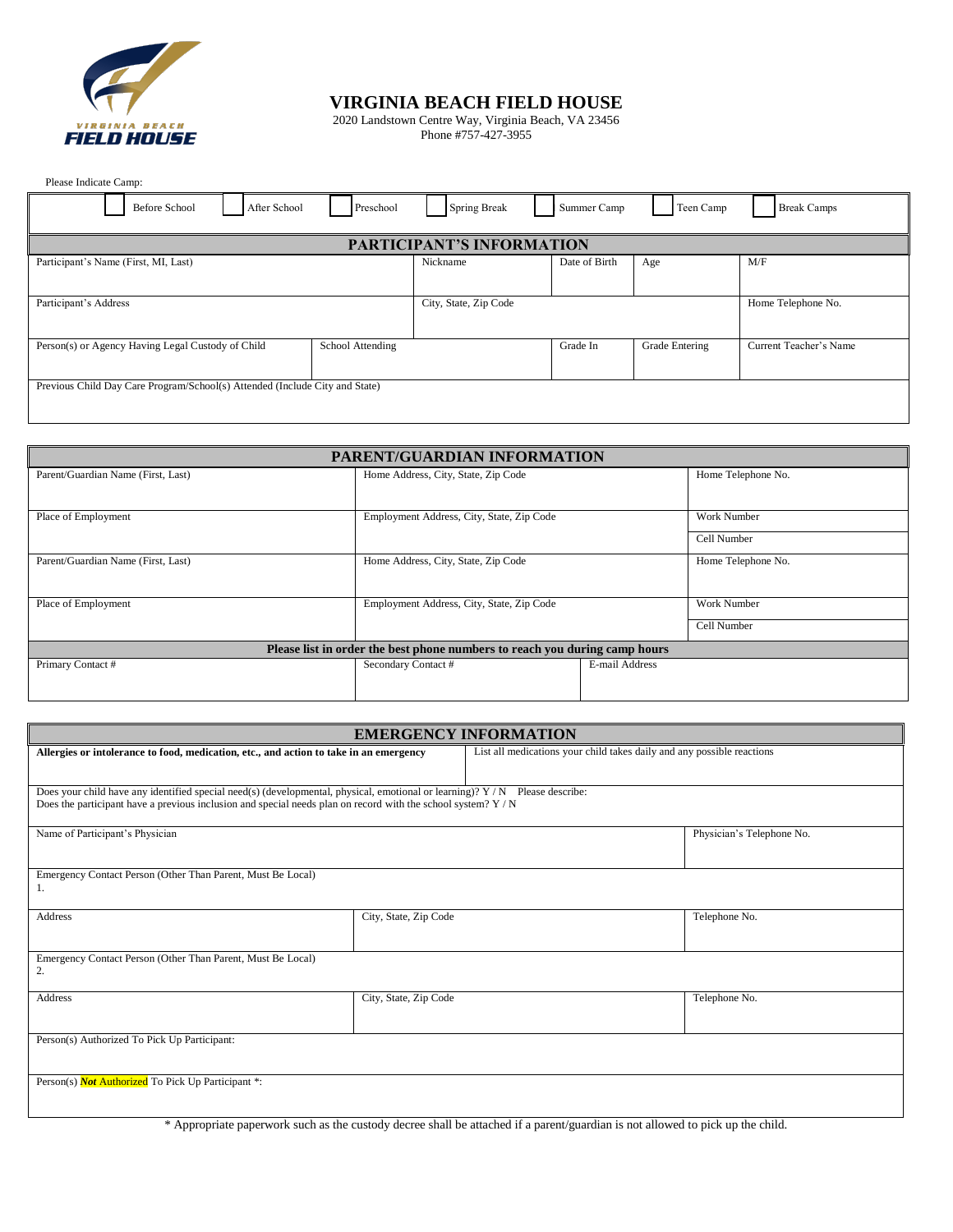## **ASSUMPTION OF RISK ● AGREEMENT ● PERMISSION SLIP**

#### I AGREE TO THE FOLLOWING:

| 1. I will pick up or make arrangements for my child to be picked up immediately if notified that my child has become ill or |
|-----------------------------------------------------------------------------------------------------------------------------|
| behavior issues arise.                                                                                                      |

- 2. I will provide adequate proof of identity and the participant's School Entrance Physical Exam and Immunization Record.
- 3. I give authorization to the Program Staff to obtain medical care if an emergency occurs and/or a parent cannot be reached.
- 4. I have read and understand the parent handbook, as it relates to Facility Policies including cancellation, code of conduct, discipline, refunds, late payment fee, and late pickups.
- 5. I, for myself and child, as a guest and/or participant with the Virginia Beach Field House am aware of the possibility of accidental or other physical injury which may befall me or my child during the use of the facility, equipment, and/or participation in programs conducted by this department. I hereby assume the risks of possible accidental physical injuries that I or my child may suffer while utilizing the Virginia Beach Field House facilities and/or programs, therefore releasing from any and all liability or cause of action, the Virginia Beach Field House, its employees and volunteers.
- 6. The Virginia Beach Field House camp program, before and after school program, and day care program is exempt from licensure according to the Code of Virginia 63.2-1715. The Virginia Beach Field House allows children to enter and leave the premises without permission or supervision. All procedures and policies according to the Virginia State licensing standards are followed.
- 7. I also give the Virginia Beach Field House and its staff permission: **(Please initial below)**
	- To apply Back Woods Cutter bug spray, Coppertone Kids Spray 50 SPF sunscreen or one that I supply to my child,

To take my child swimming and wading during spring and summer camp field trips,

To take my child on off center trips or to pick up from or drop off to associated schools,

 To record my child's likeness and/or voice for use by television, film, radio, social media, or printed media to further the aims of the Virginia Beach Field House in related campaigns and magazine articles, booklets, posters, and in other ways that they see fit.

#### **Please circle the rate of your child's swimming ability:**

| Non Swimmer      | Swimmer                   | Intermediate Swimmer                        | Advanced Swimmer |
|------------------|---------------------------|---------------------------------------------|------------------|
| Shallow end only | May need wall for support | Comfortable in deep water for short periods | No restrictions  |
|                  |                           |                                             |                  |

Parent/Guardian Signature Date Date Staff Signature Date

| <b>FOR OFFICE USE ONLY</b> |                   |  |  |
|----------------------------|-------------------|--|--|
| Date Entered Program       | Date Left Program |  |  |

| <b>IDENTITY VERIFICATION</b>                   |                |                       |               |
|------------------------------------------------|----------------|-----------------------|---------------|
| Birth Certificate Number (Other Form of Proof) |                |                       | Date of Birth |
|                                                |                |                       |               |
|                                                |                |                       |               |
| Date Issued                                    | Place of Birth | <b>Staff Initials</b> | Date Viewed   |
|                                                |                |                       |               |
|                                                |                |                       |               |